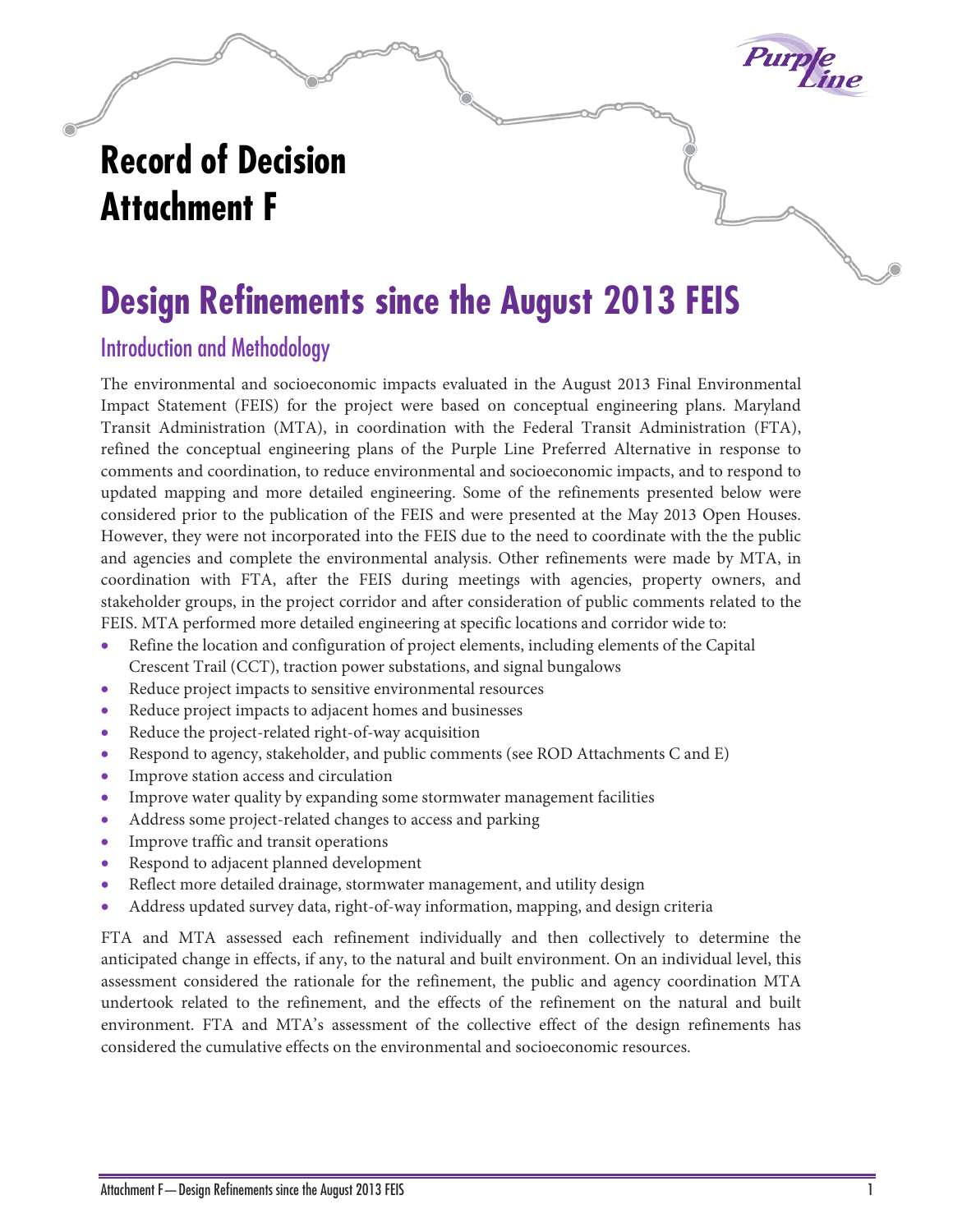Tables 1 and 2 summarize FTA and MTA's assessment for each of the refinements. Specifically,

- Table 1 describes the refinement, the reason that the refinement has been made, the context for the refinement, and the change in impacts
- Table 2 provides more detailed information for refinements that resulted in an increase in environmental or socioeconomic impacts

FTA and MTA assessed the effects of the design refinements on the environmental and socioeconomic resources in the corridor. This assessment included both physical and related (visual, noise, etc.) impacts. The tables only include those environmental areas where changes in impacts are anticipated to occur as a result of the design refinement. The tables also include assesments of potential impacts to Section 4(f) resources. Finally, changes to trail user experience on the Capital Crescent Trail are included under the "Transportation" heading.

The conceptual engineering plan sheets are contained in FEIS Volume II. The current design—incorporating the refinements—is documented in updated engineering plan sheets (Preliminary Engineering Plan Sheets, dated December 2013), which are posted on the project's website. The description of the Preferred Alternative in the Record of Decision is based on the the December 2013 plan sheets. Where appropriate, Table 1 includes references to specific pages in the FEIS Volume II plan sheets and in the December 2013 plan sheets.

## Assessment of Refinements

Most of MTA's design refinements are entirely within the FEIS Limits of Disturbance (LOD), without changing the LOD. For example, some refinements involved shifting a stairway location in a station area, which leaves the LOD unchanged. In some cases, the design refinements enabled MTA to reduce the LOD, thereby having fewer impacts on the natural and built environment than presented in the FEIS. For example, by refining the design of the signal bungalow on University Boulevard, MTA was able to reduce property and parking impacts; and by refining the alignment on Rossborough Lane east of US Route 1, MTA was able to avoid a contributing structure within the University of Maryland historic district.

In a few instances, MTA's design refinements resulted in a slightly expanded LOD. For example, one design refinement removes the separate Capital Crescent Trail (CCT) structure across CSX at Michigan Avenue. The CCT will continue east along the Talbot Avenue residential block to the new Talbot Avenue Bridge where the CCT will share the bridge with vehicular traffic. MTA realigned the Talbot Avenue Bridge to accommodate this change. The LOD is reduced on the north side of CSX from Michigan Avenue to the Talbot Avenue Bridge as compared to the FEIS LOD. The LOD is slightly expanded into the CSX and residential properties on the south side where the CCT continues to the new Talbot Avenue Bridge. However, the overall effect is a reduction in the number of impacted private properties.

As explained in Tables 1 and 2, this refinement will slightly change the visual appearance of the CCT between Stewart Avenue and Michigan Avenue as the CCT will be along the existing ground rather than being elevated and will eliminate the proposed CCT bridge over CSX. Neither refinement changes the FEIS finding of low visual effect at this location. In addition, MTA's refinement improves access from the Lyttonsville and Rosemary Hills communities to the CCT by providing trail access at Michigan Avenue and Kansas Avenue. The refinement will replace the Talbot Avenue Bridge, thereby resulting in the same Section 106 Adverse Effect determination as in the FEIS and the mitigation remains the same (see Programmatic Agreement).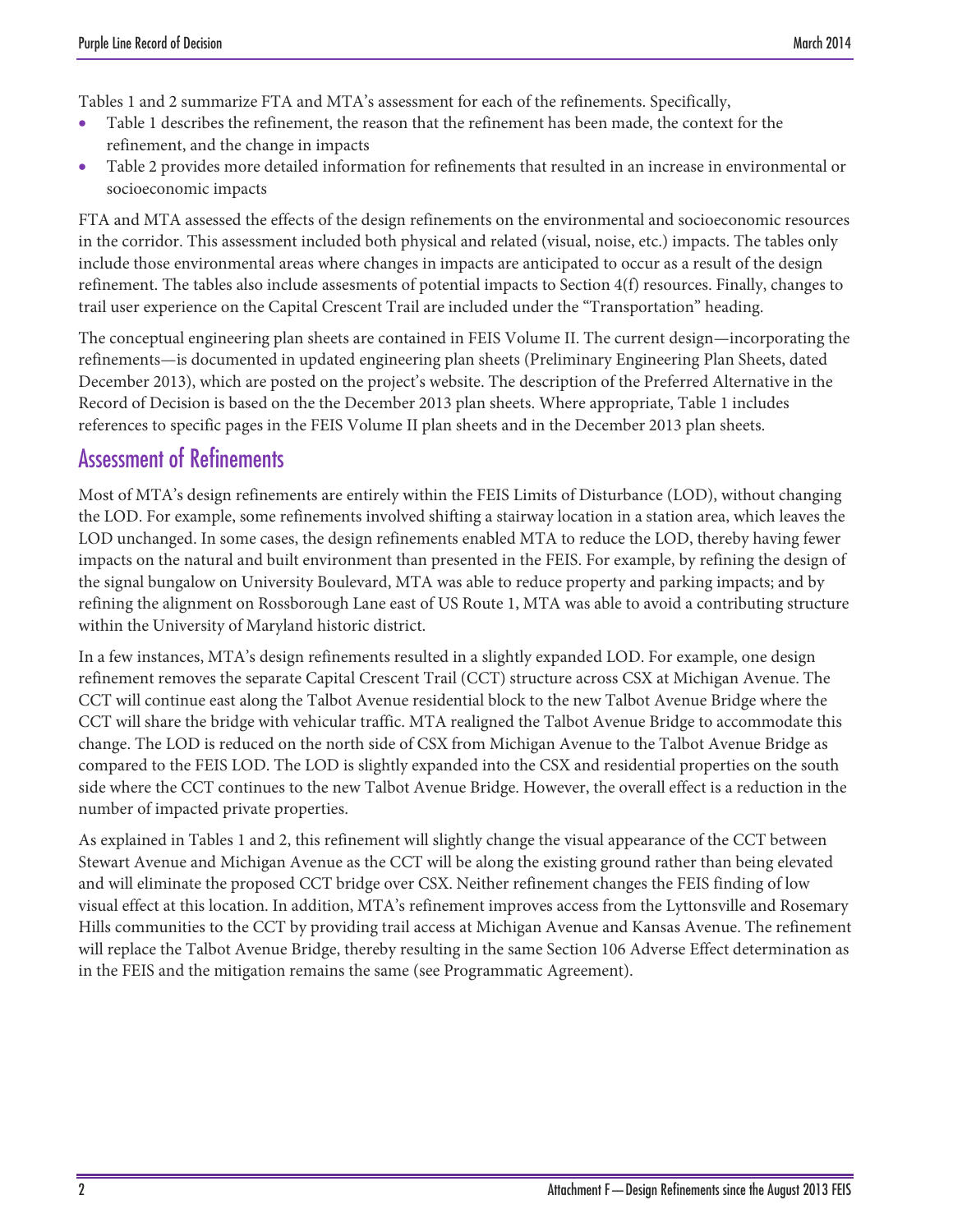FTA's and MTA's cumulative assessment of the design refinements indicates an overall reduction in the number of parcels affected by the project. Based on the design refinements outlined in Table 1, MTA has reduced the number of properties affected by the project from the over 700 described in the FEIS (both property acquisition and temporary easements) to approximately 615 properties. In addition, slight increases in LOD at specific locations are offset to some degree by reductions in the LOD in other areas as compared to the FEIS LOD. For example, some of the design refinements provide greater benefits compared with the FEIS design, such as improvements to traffic and transit operations, trail experience, and water quality. Also, some of the refinements reduce property impacts and displacements, avoid or minimize impacts to historic resources, and some provide mitigation.

## FTA Determination

FTAhas considered and evaluated the assessment of effects, individually and cumulatively, of the design refinements to the Preferred Alternative on the environmental and socioeconomic resources. FTA has determined that these design refinements made since the FEIS are typical of refinements made by a project sponsor as public and agency outreach continues and engineering design advances in response to that outreach during the NEPA process. In addition, FTA has determined, in accordance with 23 CFR 771.129, that the design refinements made since the FEIS do not result in new significant impacts beyond those evaluated in the FEIS. Refinements that affect park and historic resources have been included in the Section 106 Programmatic Agreement and Final Section 4(f) Evaluation, as appropriate. Both the Programmatic Agreement and the Final Section 4(f) Evaluation are attached to the ROD. Therefore, no supplemental environmental documentation is warranted beyond inclusion of these design refinement findings in the Record of Decision.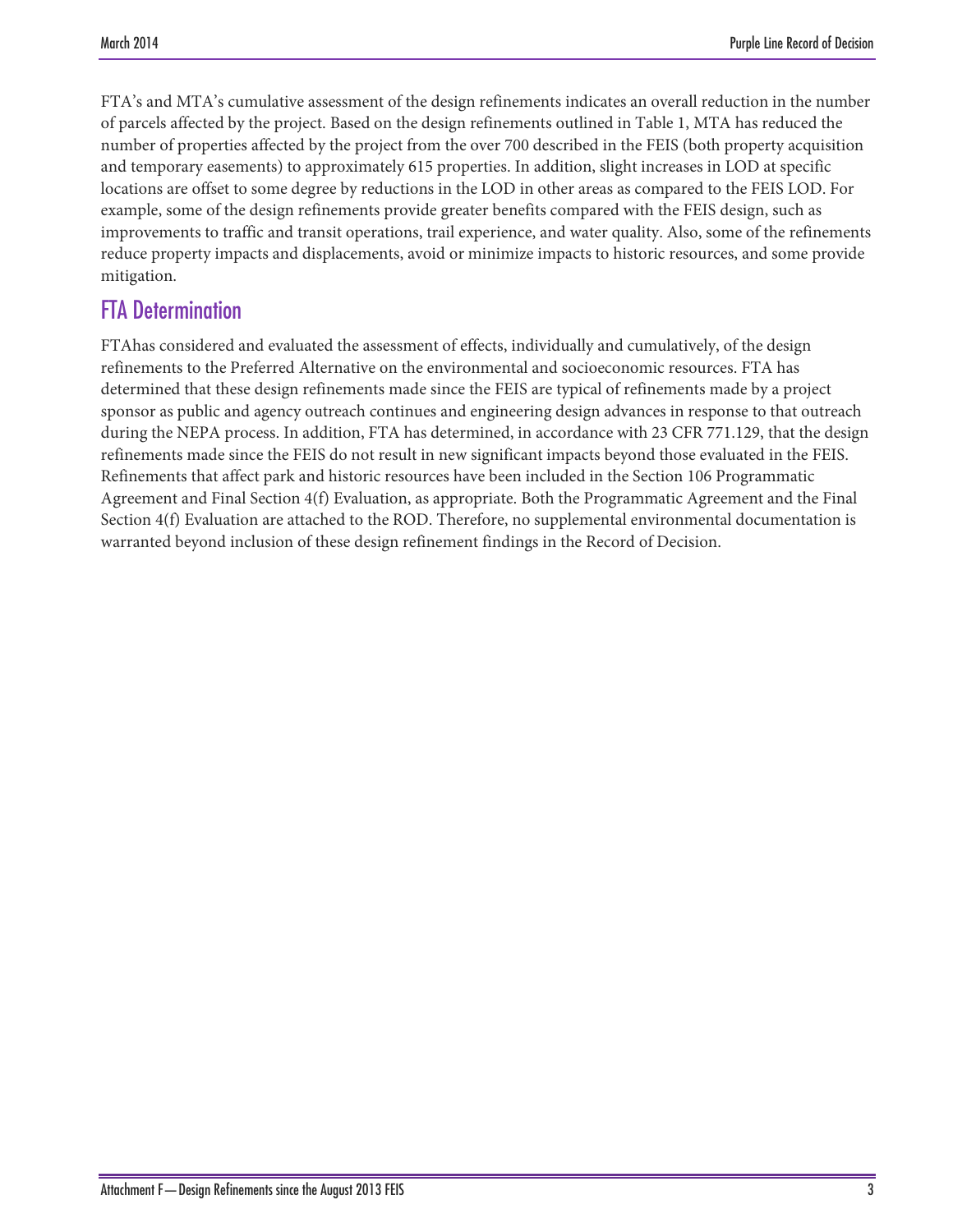| # | <b>Design Refinement</b>                                                                                                                                                                                                                                                                                                                                                                                                                                                                                                                                                                                                                                                                                                                                                                                                                       | <b>Reason for Refinement and Relevant</b><br><b>Supporting Coordination</b>                                                                                                                                                                                                                                                                                                                                                                                                                                                                                 | Context / Setting                                                                                                                                                                                                                                                                                                                                              | <b>Effect of Refinement</b><br>(changes in LOD are described in comparison to FEIS LOD)                                                                                                                                                                                                                                                                                                                                                                                                                                                                                                                                                                                  |
|---|------------------------------------------------------------------------------------------------------------------------------------------------------------------------------------------------------------------------------------------------------------------------------------------------------------------------------------------------------------------------------------------------------------------------------------------------------------------------------------------------------------------------------------------------------------------------------------------------------------------------------------------------------------------------------------------------------------------------------------------------------------------------------------------------------------------------------------------------|-------------------------------------------------------------------------------------------------------------------------------------------------------------------------------------------------------------------------------------------------------------------------------------------------------------------------------------------------------------------------------------------------------------------------------------------------------------------------------------------------------------------------------------------------------------|----------------------------------------------------------------------------------------------------------------------------------------------------------------------------------------------------------------------------------------------------------------------------------------------------------------------------------------------------------------|--------------------------------------------------------------------------------------------------------------------------------------------------------------------------------------------------------------------------------------------------------------------------------------------------------------------------------------------------------------------------------------------------------------------------------------------------------------------------------------------------------------------------------------------------------------------------------------------------------------------------------------------------------------------------|
|   | <b>Refinements to design of Capital Crescent Trail (CCT)</b>                                                                                                                                                                                                                                                                                                                                                                                                                                                                                                                                                                                                                                                                                                                                                                                   |                                                                                                                                                                                                                                                                                                                                                                                                                                                                                                                                                             |                                                                                                                                                                                                                                                                                                                                                                |                                                                                                                                                                                                                                                                                                                                                                                                                                                                                                                                                                                                                                                                          |
|   | <b>Refined CCT connection to Rock Creek Trail and CCT underpass</b><br>of Purple Line east of Rock Creek. CCT design in FEIS included a<br>switchback connection from the CCT to the Rock Creek Trail. In addition,<br>the CCT passed under the Purple Line in a tunnel approximately 220 feet<br>long to the south side of the tracks just east of Rock Creek Stream Valley<br>Park (See FEIS Volume II, Conceptual Engineering drawing Sheets 103<br>and 104 of 497). MTA's refinement modifies the connection between the<br>CCT and the Rock Creek Trail and adjusts the alignment of the CCT under<br>the Purple Line (See December 2013 Preliminary Engineering plan Sheets<br>126 and 127 of 691). The refined trail tunnel was reduced to<br>approximately 110 feet long, half the length of the 220-foot tunnel<br>shown in the FEIS. | MTA's design reviews and coordination<br>with Montgomery County Department of<br><b>Transportation (MCDOT) and Maryland-</b><br>National Capital Park and Planning<br>Commission (M-NCPPC) resulted in the<br>refinements to improve the user<br>experience along the trail and Rock<br>Creek connection, address constructability<br>issues, and maximize opportunities for<br>landscaping along the connection. MTA's<br>refinements are supported by both<br>MCDOT and M-NCPPC and were included<br>on the mapping shown at the May 2013<br>Open Houses. | The refinement is almost entirely<br>within the FEIS LOD in an area that<br>would have been disturbed by<br>construction activities anticipated in<br>the FEIS. The area through Rock Creek<br>Park is within the county-owned right-<br>of-way and is not on park property.<br>The area to the east is wooded<br>adjacent to existing apartment<br>buildings. | The LOD remains largely the same as the FEIS LOD<br>with minor exceptions. The LOD (temporary) is<br>expanded slightly at the tie-in of the CCT connection at<br>the Rock Creek Trail. Additionally, the LOD is slightly<br>expanded on the south side of the Purple Line<br>transitway where the CCT emerges from the trail<br>tunnel. MTA's refinement addresses constructability<br>issues associated with the trail connection and<br>provides additional opportunities for landscaping<br>along the switchback and associated retaining walls.<br>The tunnel is shorter and at less of an angle, allowing<br>more natural light and a better trail user experience. |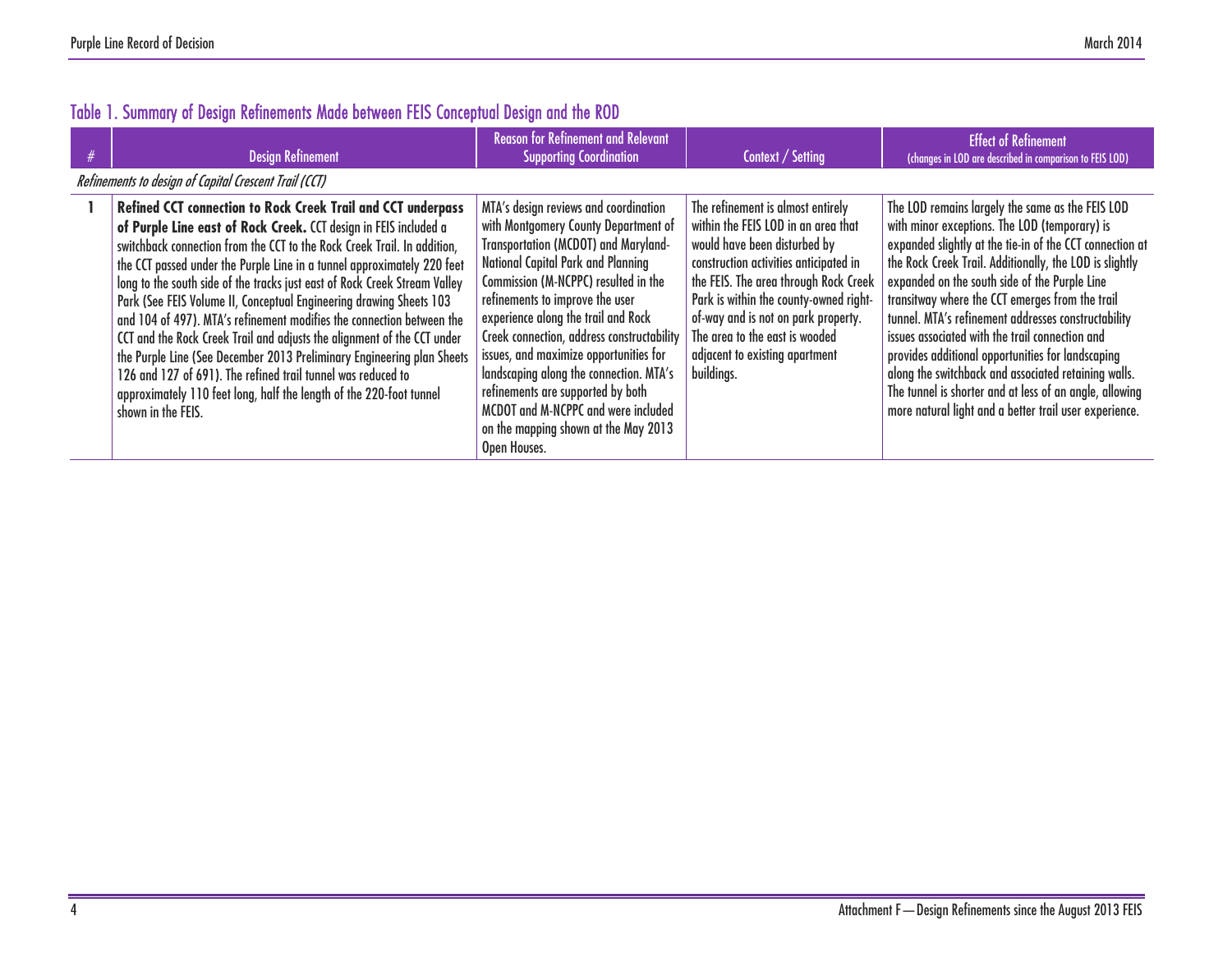| $\#$        | <b>Design Refinement</b>                                                                                                                                                                                                                                                                                                                                                                                                                                                                                                                                                                                                                                                                                                                                                                                                                                                                                                               | <b>Reason for Refinement and Relevant</b><br><b>Supporting Coordination</b>                                                                                                                                                                                                                                                                                                                                                        | Context / Setting                                                                                                                                                                                                                                                                                                                                                                                                                                                                                                                                                                                                                                                                                                                                                                                                                                                                  | <b>Effect of Refinement</b><br>(changes in LOD are described in comparison to FEIS LOD)                                                                                                                                                                                                                                                                                                                                                                                                                                                                                                                                                                                                                                                                                                                                                                                                                                                                                                                                                                                                                                                                                                                                                                                                                                                                                                                                                                           |
|-------------|----------------------------------------------------------------------------------------------------------------------------------------------------------------------------------------------------------------------------------------------------------------------------------------------------------------------------------------------------------------------------------------------------------------------------------------------------------------------------------------------------------------------------------------------------------------------------------------------------------------------------------------------------------------------------------------------------------------------------------------------------------------------------------------------------------------------------------------------------------------------------------------------------------------------------------------|------------------------------------------------------------------------------------------------------------------------------------------------------------------------------------------------------------------------------------------------------------------------------------------------------------------------------------------------------------------------------------------------------------------------------------|------------------------------------------------------------------------------------------------------------------------------------------------------------------------------------------------------------------------------------------------------------------------------------------------------------------------------------------------------------------------------------------------------------------------------------------------------------------------------------------------------------------------------------------------------------------------------------------------------------------------------------------------------------------------------------------------------------------------------------------------------------------------------------------------------------------------------------------------------------------------------------|-------------------------------------------------------------------------------------------------------------------------------------------------------------------------------------------------------------------------------------------------------------------------------------------------------------------------------------------------------------------------------------------------------------------------------------------------------------------------------------------------------------------------------------------------------------------------------------------------------------------------------------------------------------------------------------------------------------------------------------------------------------------------------------------------------------------------------------------------------------------------------------------------------------------------------------------------------------------------------------------------------------------------------------------------------------------------------------------------------------------------------------------------------------------------------------------------------------------------------------------------------------------------------------------------------------------------------------------------------------------------------------------------------------------------------------------------------------------|
| $\mathbf 2$ | Separate CCT crossing of CSX at Michigan Avenue to 4th<br>Avenue removed; CCT to share Talbot Avenue Bridge over CSX.<br>The design of the CCT in the FEIS included the CCT climbing from Stewart<br>Avenue to Michigan Avenue where it crossed over CSX on a separate trail<br>structure and then continued on the north side of CSX to Talbot Avenue<br>(See FEIS Volume II, Conceptual Engineering drawing Sheets 107 and 108<br>of 497). MTA's refinement removes the separate CCT structure across CSX<br>at Michigan Avenue. Instead, the CCT will remain at grade from Stewart<br>Avenue to Michigan Avenue. The CCT will continue along the Talbot<br>Avenue residential block to the new Talbot Avenue Bridge where the CCT<br>will share the bridge with vehicular traffic. The Talbot Avenue Bridge has<br>been realigned to accommodate this change. (See December 2013<br>Preliminary Engineering plan Sheet 131 of 691). | MTA's refinement is a result of its<br>coordination with MCDOT and<br>Montgomery County Public Schools,<br>community input, and comments from<br>CSX as well as trail and roadway design<br>and constructability issues.<br>MTA shared the refinement at a series of<br>meetings with Montgomery County and<br>elected officials as well as representatives<br>from Rosemary Hills Elementary School<br>and the local communities. | The refinement is primarily within the<br>FEIS LOD except in a few locations.<br>The area from Stewart Avenue to<br>Kansas Avenue is along the old rail<br>right-of-way through an industrial<br>area. From Kansas Avenue to Lanier<br>Drive, the area is bounded by CSX to<br>the north and residential properties to<br>the south. Finally, the Rosemary Hills<br><b>Elementary School is adjacent to</b><br><b>Talbot Avenue from Lanier Drive to</b><br>the bridge over CSX. The Talbot<br>Avenue Bridge is a Section 106<br>historic property and is a contributing<br>element to the Metropolitan Branch,<br><b>B&amp;O Railroad historic property. The</b><br>FEIS, Section 106 and Draft Section<br>4(f) Evaluation documented FTA's<br>adverse effect determination<br>regarding these resources due to the<br>demolition and replacement of the<br>Talbot Avenue Bridge. | Reduces overall right-of-way requirements by<br>reducing the number of impacted private properties.<br>The LOD is reduced on the north side of CSX from<br>Michigan Avenue to the Talbot Avenue Bridge. MTA's<br>refinement avoids some property acquisition from<br>CSX. The LOD expands slightly into the CSX and<br>residential properties on the south side where the CCT<br>continues to the new Talbot Avenue Bridge.<br>Slight change in visual appearance between Stewart<br>Avenue and Michigan Avenue as the trail will be along<br>the existing ground rather than elevated. This area,<br>Visual Assessment Unit 2 (VAU 2), was described in the<br>FEIS as having low visual sensitivity and low visual<br>effects from the project (See Table 4-22 of the FEIS).<br>MTA's refinements are consistent with this finding and<br>eliminate a new visual feature, the trail bridge over<br>CSX.<br>The refinement improves access from the Lyttonsville<br>and Rosemary Hills communities to the CCT by<br>providing trail access at Michigan Avenue and Kansas<br>Avenue.<br>The refinement will result in the same Section 106<br>Adverse Effect determination as in the FEIS, because<br>the Talbot Avenue Bridge will be removed and the<br>mitigation remains the same (See Programmatic<br>Agreement (PA). It is also included in the Final Section<br>4(f) Evaluation. Both the PA and Final Section 4(f)<br>Evaluation are attached to the ROD. |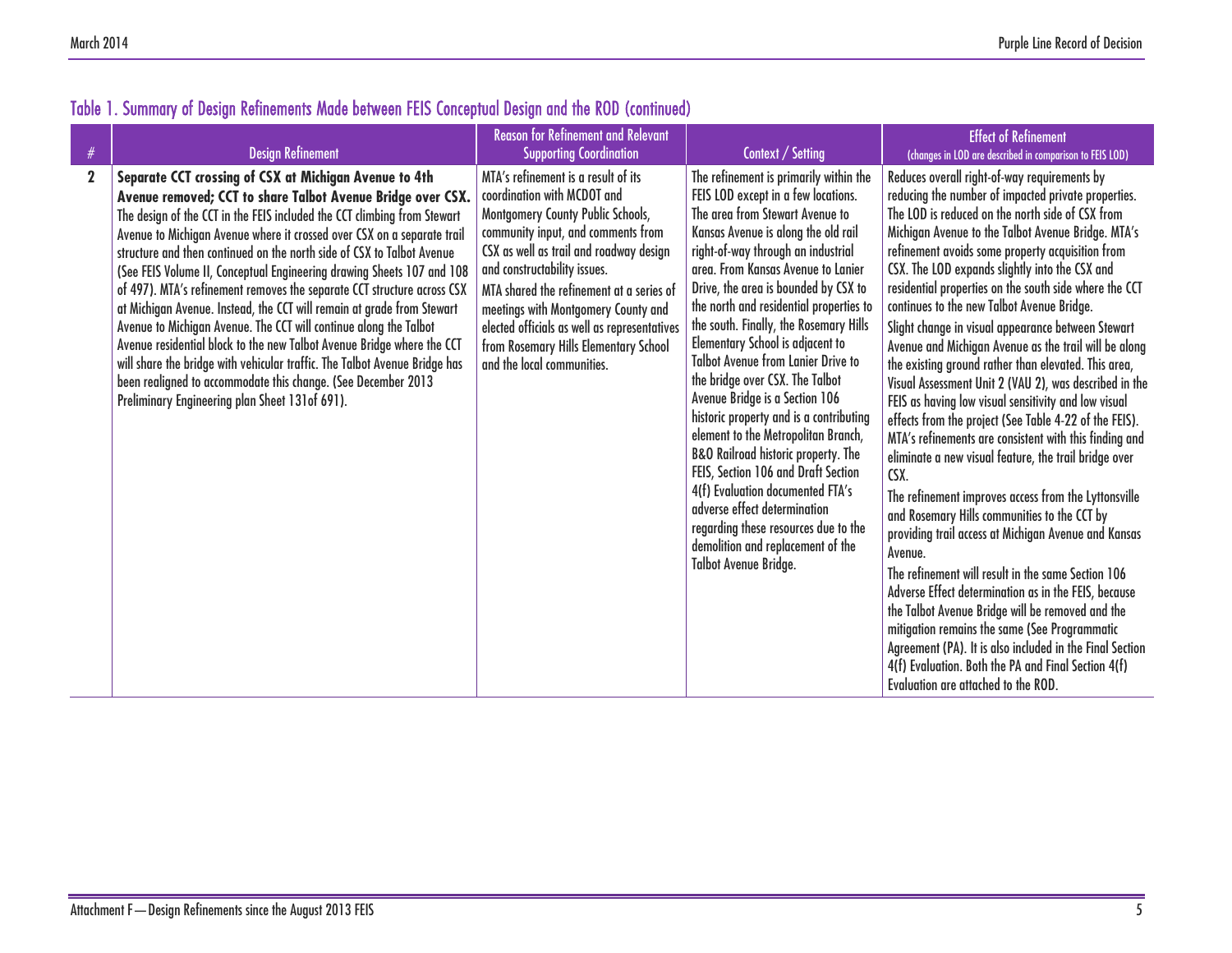| $\#$         | <b>Design Refinement</b>                                                                                                                                                                                                                                                                                                                                                                                                                                                                                                                                                                                                                                                                                                                                                                                                          | <b>Reason for Refinement and Relevant</b><br><b>Supporting Coordination</b>                                                                                                                                                                                                                                                                                                                                                                                                                                                                                                                                                                                                                                                                                                                                                                                                                                                                                                                                                  | Context / Setting                                                                                                                                                                                                                                                                                                                                                                                                                                                                                                                                  | <b>Effect of Refinement</b><br>(changes in LOD are described in comparison to FEIS LOD)                                                                                                                                                                                                                                                                                                                                                                                                                                                                                                                                                                                                                                                                                                   |  |  |
|--------------|-----------------------------------------------------------------------------------------------------------------------------------------------------------------------------------------------------------------------------------------------------------------------------------------------------------------------------------------------------------------------------------------------------------------------------------------------------------------------------------------------------------------------------------------------------------------------------------------------------------------------------------------------------------------------------------------------------------------------------------------------------------------------------------------------------------------------------------|------------------------------------------------------------------------------------------------------------------------------------------------------------------------------------------------------------------------------------------------------------------------------------------------------------------------------------------------------------------------------------------------------------------------------------------------------------------------------------------------------------------------------------------------------------------------------------------------------------------------------------------------------------------------------------------------------------------------------------------------------------------------------------------------------------------------------------------------------------------------------------------------------------------------------------------------------------------------------------------------------------------------------|----------------------------------------------------------------------------------------------------------------------------------------------------------------------------------------------------------------------------------------------------------------------------------------------------------------------------------------------------------------------------------------------------------------------------------------------------------------------------------------------------------------------------------------------------|-------------------------------------------------------------------------------------------------------------------------------------------------------------------------------------------------------------------------------------------------------------------------------------------------------------------------------------------------------------------------------------------------------------------------------------------------------------------------------------------------------------------------------------------------------------------------------------------------------------------------------------------------------------------------------------------------------------------------------------------------------------------------------------------|--|--|
|              | Refinements to local property access                                                                                                                                                                                                                                                                                                                                                                                                                                                                                                                                                                                                                                                                                                                                                                                              |                                                                                                                                                                                                                                                                                                                                                                                                                                                                                                                                                                                                                                                                                                                                                                                                                                                                                                                                                                                                                              |                                                                                                                                                                                                                                                                                                                                                                                                                                                                                                                                                    |                                                                                                                                                                                                                                                                                                                                                                                                                                                                                                                                                                                                                                                                                                                                                                                           |  |  |
| $\mathbf{3}$ | American Center for Physics: new access road and sidewalk<br>added off River Road. The FEIS design removed the driveway access<br>from River Road and relied on the existing access from Rivertech Court<br>(See FEIS Volume II, Conceptual Engineering drawing Sheet 152 of 497).<br>MTA's refinement adds a new access road and a sidewalk off River Road<br>(See December 2013 Preliminary Engineering plan Sheet 175 of 691).                                                                                                                                                                                                                                                                                                                                                                                                 | MTA's coordination with Prince George's<br>County and the property owner led to this<br>refinement. It addresses the loss of one<br>of the site access points to the east and<br>provides improved pedestrian access to<br>the site from the Purple Line and<br>Metrorail. The refinement was supported<br>by the County and the property owner<br>and was included in the mapping shown<br>at the May 2013 Open Houses.                                                                                                                                                                                                                                                                                                                                                                                                                                                                                                                                                                                                     | The refinement is in a partially<br>wooded area off River Road.                                                                                                                                                                                                                                                                                                                                                                                                                                                                                    | Increases the LOD near River Road with an<br>approximate 0.7 acre of additional tree loss. The area<br>of additional tree loss is included in the Forest Stand<br>Delineation being prepared for the project and the<br>tree loss will be mitigated with other forest impacts<br>associated with the project. Retains direct access to the<br>site from River Road and enhances pedestrian access<br>to the site from River Road, the Purple Line, and<br>Washington Metropolitan Area Transit Authority<br>(WMATA).                                                                                                                                                                                                                                                                      |  |  |
|              | Refinement due to utility conflict and coordination with affected property owners                                                                                                                                                                                                                                                                                                                                                                                                                                                                                                                                                                                                                                                                                                                                                 |                                                                                                                                                                                                                                                                                                                                                                                                                                                                                                                                                                                                                                                                                                                                                                                                                                                                                                                                                                                                                              |                                                                                                                                                                                                                                                                                                                                                                                                                                                                                                                                                    |                                                                                                                                                                                                                                                                                                                                                                                                                                                                                                                                                                                                                                                                                                                                                                                           |  |  |
| 4            | River Road near Haig Drive: shifted transitway alignment and<br>refined stormwater design. The FEIS design kept the Purple Line<br>tracks close to River Road east of Haig Drive (See FEIS Volume II,<br>Conceptual Engineering drawing Sheet 154 of 497). In addition, the FEIS<br>design included a submerged gravel wetland (stormwater feature) to the<br>west of Haig Drive, south of the station area. The refinement shifts the<br>alignment approximately 10 feet south to avoid a climate controlled<br>Verizon vault east of Haig Drive (See December 2013 Preliminary<br>Engineering plan Sheet 177 of 691). While making this refinement, MTA<br>redesigned the submerged gravel wetland to be more linear in shape to<br>reduce impacts to the development site adjacent to the station on the M<br>Square property. | MTA refined the design to avoid the<br>climate controlled Verizon vault and to<br>reduce impacts to the M Square property<br>adjacent to the station. Ongoing<br>coordination with Verizon identified this<br>vault as highly sensitive and difficult and<br>costly to relocate. At the same time, as<br>part of ongoing coordination, the<br>University of Maryland stressed their<br>concern regarding the M Square property<br>and their desire to maintain developable<br>land in the area. Prince George's County<br>and local elected officials also shared a<br>desire to have more transit-supportive<br>uses near the station rather than a large<br>stormwater management facility. MTA's<br>coordination with all parties resulted in<br>the refinement which addresses the<br>Verizon vault conflict and minimizes<br>encroachment on the M Square property.<br>The change in impact to the Section 4(f)<br>resource was coordinated with M-NCPPC<br>and was included in the de minimis<br>finding for the park. | The refinement is in the area of the M<br>Square station. West of Haig Drive is<br>vacant land that is part of the M<br>Square research park. The land east of<br>the M Square property is part of the<br>Anacostia River Stream Valley Park<br>and Northeast Branch Trail. The<br>alignment shift occurs on both sides of<br>Haig Drive and when in the park the<br>alignment shift is in an undeveloped<br>area that was shown in the FEIS and<br>Draft Section 4(f) Evaluation as both<br>permanent use and temporary<br>occupancy of the park. | The refinement results in an overall reduction in right-<br>of-way requirements. It reduces LOD on M Square<br>property west of Haig Drive, minimizing impacts to<br>this future development parcel. No change In LOD<br>occurs east of Haig Drive in Anacostia River Stream<br>Valley Park; however, a slight increase (0.16 acre) in<br>permanent use will occur from what was shown in the<br>Draft Section 4(f) Evaluation in the FEIS. This increase<br>is in the area shown for construction staging<br>(temporary occupancy) in the FEIS. The change in<br>impact to the Section 4(f) resource was coordinated<br>with M-NCPPC and was included in the <i>de minimis</i><br>finding for the park. It is also included in the Final<br>Section 4(f) Evaluation attached to the ROD. |  |  |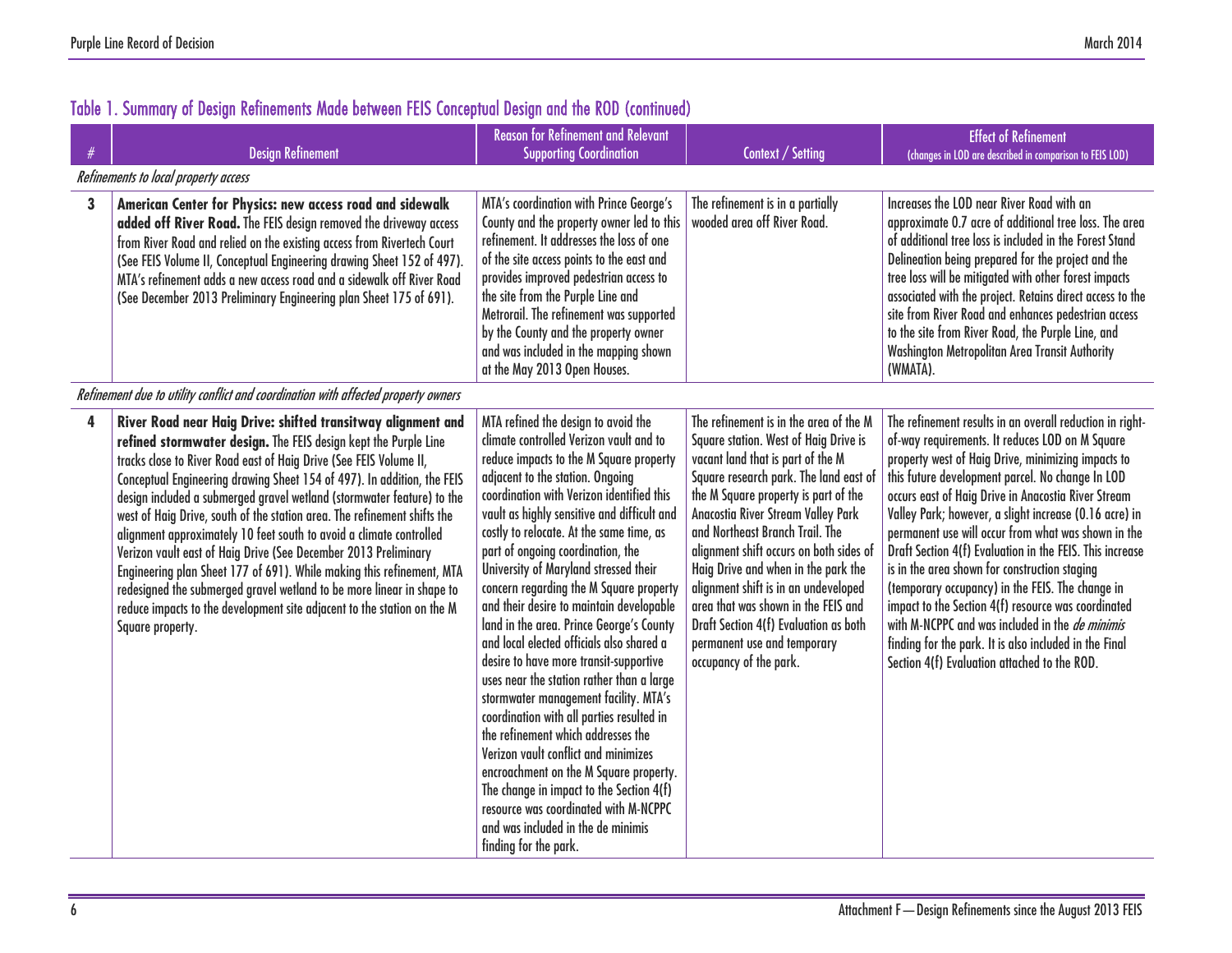|                | <b>Design Refinement</b>                                                                                                                                                                                                                                                                                                                                                                                                                                                                                                                                                                                        | <b>Reason for Refinement and Relevant</b><br><b>Supporting Coordination</b>                                                                                                                                                                                                                                                                                                                                                                                                                                                                                                                   | Context / Setting                                                                                                                                                                                | <b>Effect of Refinement</b><br>(changes in LOD are described in comparison to FEIS LOD)                                                                                                                                                                                                                                                                                                                                                                                                                                                                                                                                                                                                                                                           |  |  |
|----------------|-----------------------------------------------------------------------------------------------------------------------------------------------------------------------------------------------------------------------------------------------------------------------------------------------------------------------------------------------------------------------------------------------------------------------------------------------------------------------------------------------------------------------------------------------------------------------------------------------------------------|-----------------------------------------------------------------------------------------------------------------------------------------------------------------------------------------------------------------------------------------------------------------------------------------------------------------------------------------------------------------------------------------------------------------------------------------------------------------------------------------------------------------------------------------------------------------------------------------------|--------------------------------------------------------------------------------------------------------------------------------------------------------------------------------------------------|---------------------------------------------------------------------------------------------------------------------------------------------------------------------------------------------------------------------------------------------------------------------------------------------------------------------------------------------------------------------------------------------------------------------------------------------------------------------------------------------------------------------------------------------------------------------------------------------------------------------------------------------------------------------------------------------------------------------------------------------------|--|--|
|                | Refinements based on changes to planned adjacent development                                                                                                                                                                                                                                                                                                                                                                                                                                                                                                                                                    |                                                                                                                                                                                                                                                                                                                                                                                                                                                                                                                                                                                               |                                                                                                                                                                                                  |                                                                                                                                                                                                                                                                                                                                                                                                                                                                                                                                                                                                                                                                                                                                                   |  |  |
| 5              | Rossborough Lane: shifted transitway alignment to the south<br>to avoid the police offices. The traction power substation<br>(TPSS) is shifted due to the roadway shift. The FEIS alignment<br>clipped the southern edge of the Service Building housing the campus<br>police offices (See FEIS Volume II, Conceptual Engineering drawing Sheet<br>146 of 497). The refinement shifts the transitway alignment south,<br>avoiding the building (See December 2013 Preliminary Engineering plan<br>Sheet 169 of 691). The traction power substation (TPSS) is shifted south<br>as well due to the roadway shift. | Input from University of Maryland<br>(UMD): the Service Building was planned<br>to be removed as part of the planned<br>East Campus development. The scope and<br>timing of UMD's development plan has<br>changed and the building is no longer<br>slated for demolition at this time. UMD<br>requested a shift in the alignment to<br>avoid impacts to the building, which is<br>also a Section 106 contributing element<br>in the UMD historic district. UMD<br>reviewed several options developed by<br>MTA. MTA's refinement is a result of this<br>coordination and is supported by UMD. | The refinement occurs near US 1 and<br>Rossborough Lane. This area is within<br>the UMD historic district. The shift<br>occurs primarily in the existing<br>roadway and parking areas.           | The LOD changes on Rossborough Lane. Refinement<br>avoids impacts to the Service Building, a contributing<br>structure within the historic property. At the time of<br>the FEIS, UMD had imminent plans to demolish the<br>building as part of its planned East Campus<br>development project; therefore, the building was not<br>included in the discussion of potential Purple Line<br>effects to the property in the FEIS. Due to the delay in<br>UMD's development, and if the alignment had<br>remained as it was proposed in the FEIS, a portion of<br>the building would have been impacted. The shift of<br>the alignment avoids the building. The refinement is<br>included in the Final Section 4(f) Evaluation attached<br>to the ROD. |  |  |
|                | Refinements to minimize or mitigate impacts and/or address specific design issues or stakeholder concerns                                                                                                                                                                                                                                                                                                                                                                                                                                                                                                       |                                                                                                                                                                                                                                                                                                                                                                                                                                                                                                                                                                                               |                                                                                                                                                                                                  |                                                                                                                                                                                                                                                                                                                                                                                                                                                                                                                                                                                                                                                                                                                                                   |  |  |
| 6              | TPSS on Montgomery Avenue moved. The FEIS design had the TPSS<br>parallel to the transitway, displacing two commercial properties on<br>Montgomery Avenue (See FEIS Volume II, Conceptual Engineering<br>drawing Sheet 95 of 497). MTA's refinement moves the TPSS<br>approximately 100 feet east to the easternmost parcel owned by the<br>same landowner (See December 2013 Preliminary Engineering plan<br>Sheet 118 of 691). The TPSS has been rotated to be perpendicular to the<br>transitway and its access drive has been adjusted accordingly.                                                         | During right-of-way coordination with the<br>affected property owner, MTA discussed<br>ideas to minimize the right-of-way<br>impact and the number of business<br>displacements. The property owner asked<br>if the TPSS could be shifted to his<br>easternmost parcel. MTA's refinement is<br>a result of this coordination and has been<br>shared with the property owner.                                                                                                                                                                                                                  | The refinement is in a developed area<br>with small commercial buildings along<br>Montgomery Avenue.                                                                                             | MTA's refinement reduces overall business<br>displacements and overall right-of-way requirement,<br>but changes the LOD. The FEIS design displaced two<br>commercial buildings. MTA's refinement displaces one<br>building. The refinement avoids the two buildings<br>shown as displacements in the FEIS and requires the<br>acquisition of the building immediately to the east.<br>Therefore the LOD is reduced to no longer include the<br>parcels originally shown as displacements and<br>expanded to include the parcel that will now be<br>displaced by the TPSS.                                                                                                                                                                         |  |  |
| $\overline{7}$ | Rock Creek Trail: raised a portion of the trail. The FEIS design did<br>not include any changes to the Rock Creek Trail (See FEIS Volume II,<br>Conceptual Engineering drawing Sheet 103 of 497). As part of the Section<br>4(f) mitigation, MTA's refinement adds a boardwalk type trail<br>approximately 170 feet long within the Montgomery County right-of-way<br>to raise the portion of the Rock Creek Trail out of the 1-year floodplain<br>(See December 2013 Preliminary Engineering plan Sheet 126 of 691).                                                                                           | As this portion of the trail is subject to<br>regular flooding, the refinement was<br>suggested during MTA's discussions with<br>M-NCPPC regarding County-wide park<br>mitigation. The design has been discussed<br>with M-NCPPC and is included in the Final<br>Section 4(f) mitigation commitments for<br>Rock Creek Stream Valley Park and trail.                                                                                                                                                                                                                                          | MTA's refinement is within the FEIS<br>LOD and is within the County-owned<br>right-of-way. It is along the existing<br>trail alignment, in an area that MTA<br>would access during construction. | The refinement does not change the LOD as presented<br>in the FEIS. MTA's refinement will reduce the<br>frequency of flooding on the trail. The refinement is<br>included as part of the mitigation included in the Final<br>Section 4(f) Evaluation attached to the ROD.                                                                                                                                                                                                                                                                                                                                                                                                                                                                         |  |  |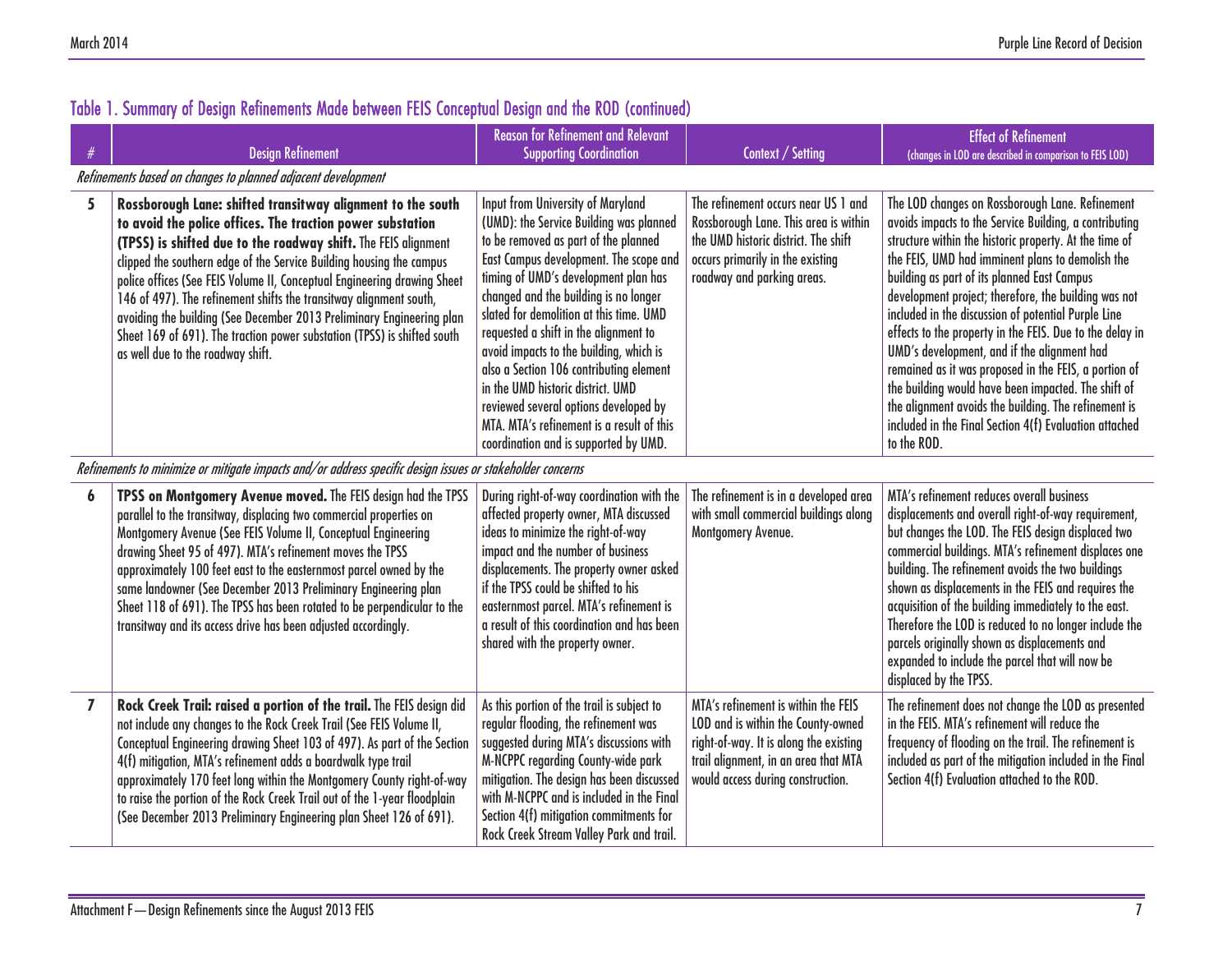|   | <b>Design Refinement</b>                                                                                                                                                                                                                                                                                                                                                                                                                           | <b>Reason for Refinement and Relevant</b><br><b>Supporting Coordination</b>                                                                                                                                                                                                                                                                                                                                                                                                                                                                                                | Context / Setting                                                                                                                   | <b>Effect of Refinement</b><br>(changes in LOD are described in comparison to FEIS LOD)                                                                                                                                                                                                                                                                                                                                                                                                                                                                                                            |
|---|----------------------------------------------------------------------------------------------------------------------------------------------------------------------------------------------------------------------------------------------------------------------------------------------------------------------------------------------------------------------------------------------------------------------------------------------------|----------------------------------------------------------------------------------------------------------------------------------------------------------------------------------------------------------------------------------------------------------------------------------------------------------------------------------------------------------------------------------------------------------------------------------------------------------------------------------------------------------------------------------------------------------------------------|-------------------------------------------------------------------------------------------------------------------------------------|----------------------------------------------------------------------------------------------------------------------------------------------------------------------------------------------------------------------------------------------------------------------------------------------------------------------------------------------------------------------------------------------------------------------------------------------------------------------------------------------------------------------------------------------------------------------------------------------------|
| 8 | Falklands Apartments: adjusted the LOD to account for building<br>modifications. The design of the project in this area has not changed<br>(See FEIS Volume II, Conceptual Engineering drawing Sheet 112 of 497).<br>This refinement was made prior to the publication of the FEIS and is<br>included in the Section 4(f) Evaluation and Section 106 Programmatic<br>Agreement. It is documented here to clarify the mapping shown in the<br>FEIS. | MTA's refinement to the LOD is based on<br>coordination with the property<br>owner/manager and review of the<br>existing building plans. MTA's<br>coordination included a field visit on-site<br>to discuss the needed building<br>modifications with the property owner.<br>This refinement was made prior to the<br>publication of the FEIS and was included<br>in the FEIS's assessment of impacts and<br>shown on the graphics in Chapter 6, Draft<br>Section 4(f) Evaluation, but was not<br>shown in the Environmental Resource<br>Mapping in Volume II of the FEIS. | This refinement is located in the<br>Falkland Apartment complex adjacent<br>to CSX. The site is a Section 106<br>historic property. | The refinement does not change project impacts or<br>LOD within the Falkland Apartment complex as<br>reported in the FEIS. The refinement is included in this<br>table to clarify the information provided in the FEIS.<br>The Environmental Resource Mapping included in<br>Volume II of the FEIS did not show the updated LOD,<br>but this refinement was included in the FEIS<br>assessment of impacts and shown on the graphics in<br>Chapter 6, Draft Section 4(f) Evaluation. It is also<br>included in the Final Section 4(f) Evaluation and<br>Programmatic Agreement attached to the ROD. |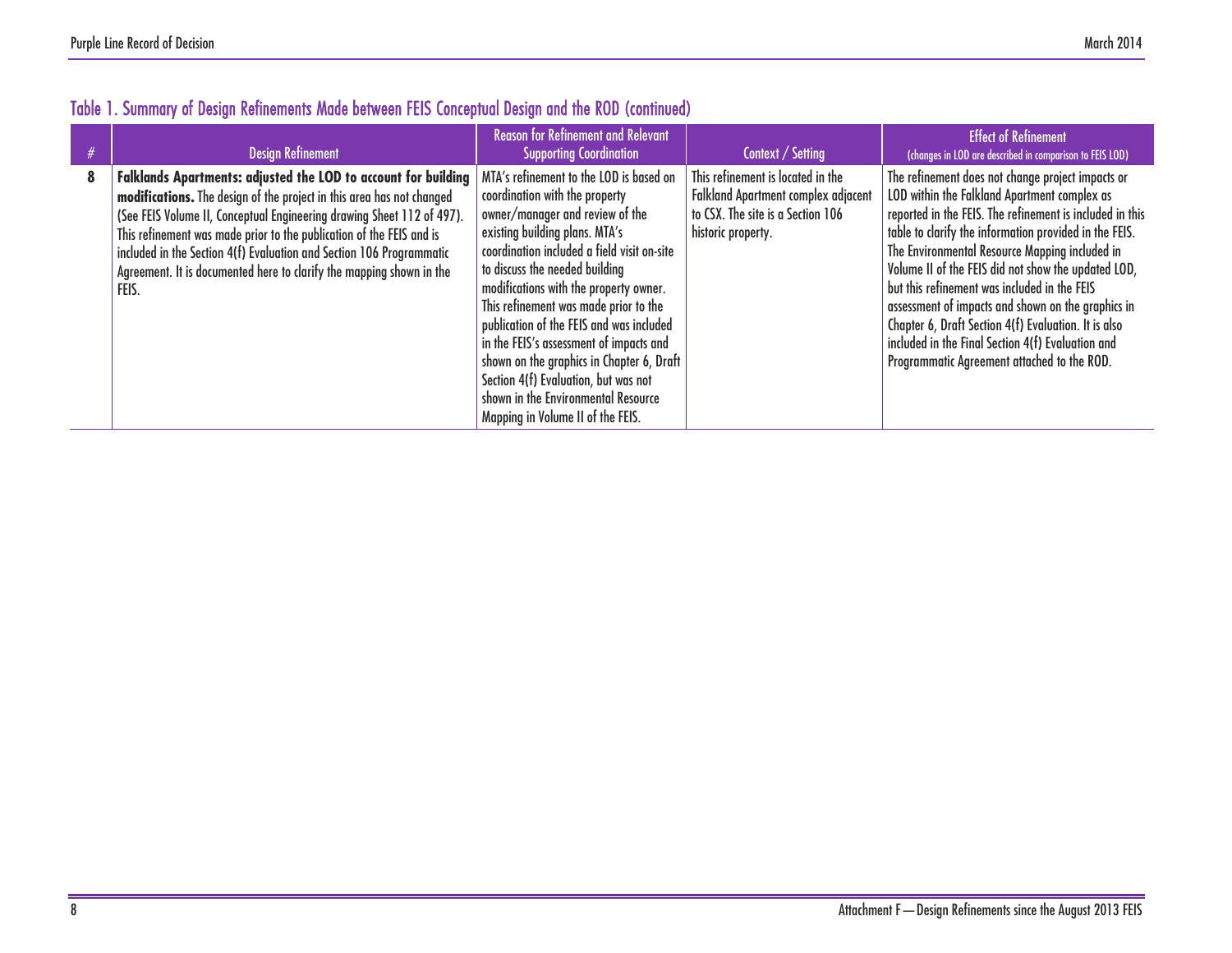| #              | <b>Design Refinement</b>                                                                                                                       | Land Use, Public Policy, and<br><b>Zoning</b> | <b>Neighborhoods and<br/>Community Facilities</b> | Property Acquisitions and<br>Displacements | Economic Activity | Parks, Recreational Land,<br>and Open Space | <b>Historic Properties and<br/>Archeological Resources</b> | <b>Visual Resources</b> | Air Quality | Noise | Vibration | Habitat and Wildlife | <b>Water Resources</b> | <b>Hazardous Materials</b> | <b>Utilities</b> | Environmental Justice | Transportation | <b>Notes</b>                                                                                                                                                                                                                                                                                                                                                                                                                                                                                                                                                                                                                                                         |
|----------------|------------------------------------------------------------------------------------------------------------------------------------------------|-----------------------------------------------|---------------------------------------------------|--------------------------------------------|-------------------|---------------------------------------------|------------------------------------------------------------|-------------------------|-------------|-------|-----------|----------------------|------------------------|----------------------------|------------------|-----------------------|----------------|----------------------------------------------------------------------------------------------------------------------------------------------------------------------------------------------------------------------------------------------------------------------------------------------------------------------------------------------------------------------------------------------------------------------------------------------------------------------------------------------------------------------------------------------------------------------------------------------------------------------------------------------------------------------|
|                | <b>Refined CCT connection to Rock Creek</b><br>Trail and CCT underpass of Purple Line<br>east of Rock Creek                                    |                                               |                                                   |                                            |                   |                                             |                                                            |                         |             |       |           |                      |                        |                            |                  |                       |                | The LOD remains largely the same as the FEIS LOD with minor<br>exceptions. The LOD (temporary) is expanded slightly at the<br>tie in of the CCT connection at the Rock Creek Trail.<br>Additionally, the LOD is slightly expanded on the south side of<br>the Purple Line transitway where the CCT emerges from the<br>trail tunnel. MTA's refinement addresses constructability<br>issues associated with the trail connection and provides<br>additional opportunities for landscaping along the switchback<br>and associated retaining walls. The tunnel is shorter and at<br>less of an angle allowing more natural light and a better trail<br>user experience. |
| $\overline{2}$ | Separate CCT bridge crossing of CSX at<br>Michigan Avenue to 4 <sup>th</sup> Avenue<br>removed; CCT to share Talbot Avenue<br>Bridge over CSX. |                                               |                                                   | ✓                                          |                   |                                             |                                                            | ✓                       |             |       |           |                      |                        |                            |                  |                       | $\checkmark$   | MTA's refinement reduces overall right-of-way requirements<br>by reducing the number of impacted private properties. The<br>LOD is reduced on the north side of CSX from Michigan<br>Avenue to the Talbot Avenue Bridge. MTA's refinement avoids<br>some property acquisition from CSX. The LOD expands<br>slightly into the CSX and residential properties on the south<br>side where the CCT continues to the new Talbot Avenue<br>Bridge.                                                                                                                                                                                                                         |
| 3              | American Center for Physics: new<br>access road and sidewalk added off<br>River Road.                                                          |                                               |                                                   | ✓                                          |                   |                                             |                                                            |                         |             |       |           | $\checkmark$         |                        |                            |                  |                       | $\checkmark$   | MTA's refinement increases the LOD near River Road with an<br>approximate 0.7 acre of additional tree loss. It retains direct<br>access to the site from River Road and enhances pedestrian<br>access to the site from River Road, the Purple Line, and<br>WMATA.                                                                                                                                                                                                                                                                                                                                                                                                    |

#### Table 2. Summary of Anticipated Changes (positive and negative) in Environmental Impacts Associated with Design Refinements Outlined in Table 1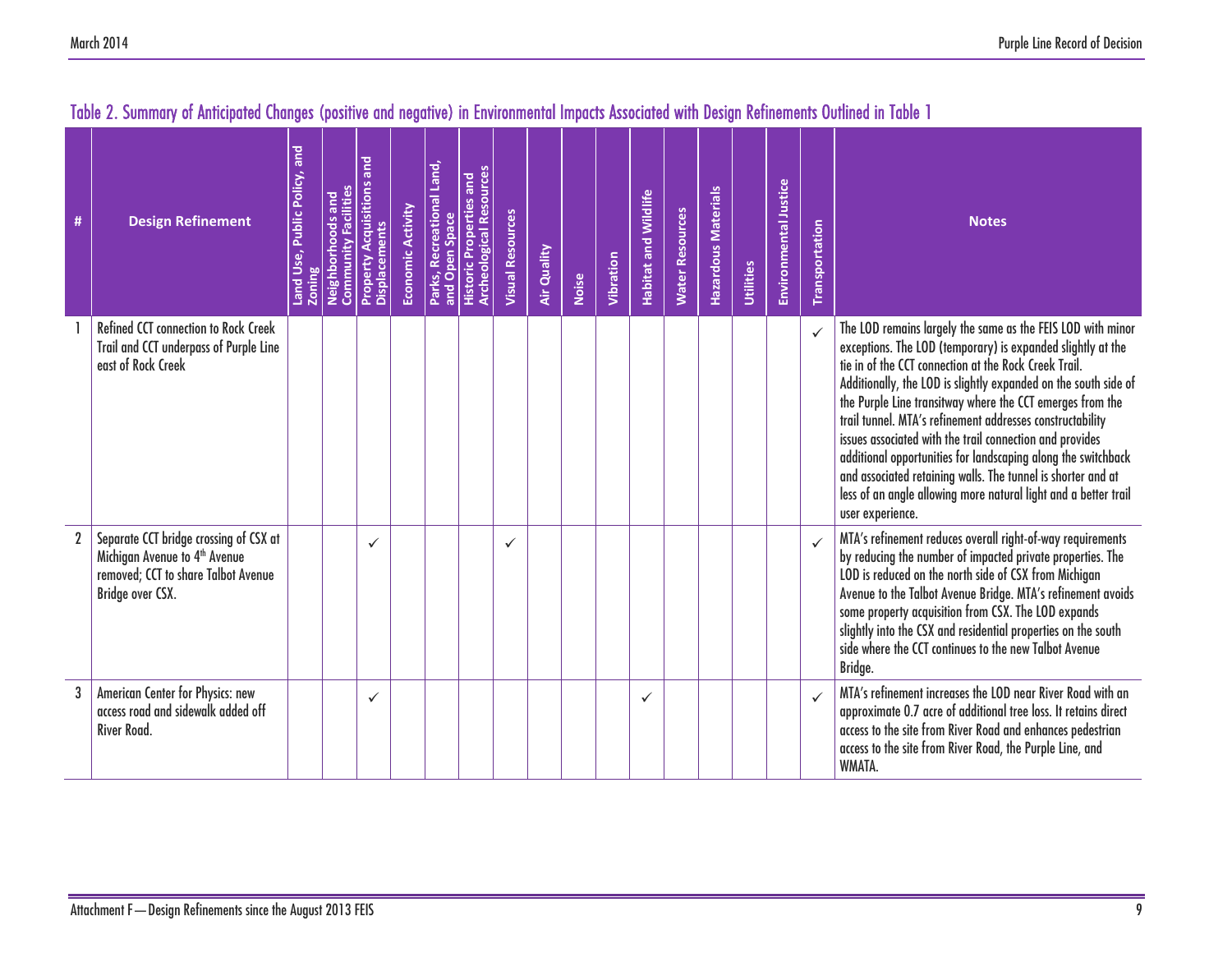| # | <b>Design Refinement</b>                                                                                                                                                   | Land Use, Public Policy, and<br><b>Zoning</b> | <b>Community Facilities</b><br>Neighborhoods and | Property Acquisitions and<br>Displacements | Economic Activity | Parks, Recreational Land,<br>and Open Space | <b>Archeological Resources</b><br><b>Historic Properties and</b> | <b>Visual Resources</b> | Air Quality | Noise | Vibration | Habitat and Wildlife | <b>Water Resources</b> | <b>Hazardous Materials</b> | Utilities | Environmental Justice | Transportation | <b>Notes</b>                                                                                                                                                                                                                                                                                                                                                                                                                                                                                                                                                                                                                                                                                                                                |
|---|----------------------------------------------------------------------------------------------------------------------------------------------------------------------------|-----------------------------------------------|--------------------------------------------------|--------------------------------------------|-------------------|---------------------------------------------|------------------------------------------------------------------|-------------------------|-------------|-------|-----------|----------------------|------------------------|----------------------------|-----------|-----------------------|----------------|---------------------------------------------------------------------------------------------------------------------------------------------------------------------------------------------------------------------------------------------------------------------------------------------------------------------------------------------------------------------------------------------------------------------------------------------------------------------------------------------------------------------------------------------------------------------------------------------------------------------------------------------------------------------------------------------------------------------------------------------|
|   | River Road near Haig Drive: Shifted<br>transitway alignment and refined<br>design of the submerged gravel<br>wetland.                                                      |                                               |                                                  |                                            |                   | $\checkmark$                                |                                                                  |                         |             |       |           |                      |                        |                            |           |                       |                | No change in LOD occurs east of Haig Drive in Anacostia River<br>Stream Valley Park; however, a slight increase (0.16 acre) in<br>permanent use will occur from what was shown in the Draft<br>Section 4(f) Evaluation in the FEIS. This increase is in the area<br>shown for construction staging (temporary occupancy) in the<br>FEIS. The change in impact to the Section 4(f) resource was<br>coordinated with M-NCPPC and was included in the de minimis<br>finding for the park. It is also included in the Final Section<br>4(f) Evaluation attached to the ROD.                                                                                                                                                                     |
|   | Rossborough Lane: Shifted transitway<br>alignment to the south to avoid the<br>police offices. Traction power<br>substation (TPSS) is shifted due to the<br>roadway shift. |                                               |                                                  |                                            |                   |                                             | ✓                                                                |                         |             |       |           |                      |                        |                            |           |                       |                | The LOD changes on Rossborough Lane. Refinement avoids<br>impacts to the Service Building, a contributing structure within<br>the historic property. At the time of the FEIS, UMD had<br>imminent plans to demolish the building as part of its planned<br>East Campus development project; therefore, the building was<br>not included in the discussion of potential Purple Line effects<br>to the property in the FEIS. Due to the delay in UMD's<br>development, and if the alignment had remained as it was<br>proposed in the FEIS, a portion of the building would have<br>been impacted. The shift of the alignment avoids the building.<br>The refinement is included in the Final Section 4(f) Evaluation<br>attached to the ROD. |
| 6 | TPSS on Montgomery Avenue moved.                                                                                                                                           |                                               |                                                  | ✓                                          |                   |                                             |                                                                  |                         |             |       |           |                      |                        |                            |           |                       |                | MTA's refinement reduces overall business displacements and<br>overall right-of-way requirement but changes the LOD. The<br>FEIS design displaced two commercial buildings. MTA's<br>refinement only displaces one building. MTA's refinement<br>avoids the two buildings shown as displacements in the FEIS<br>and requires the acquisition of the building immediately to<br>the east.                                                                                                                                                                                                                                                                                                                                                    |

#### Table 2. Summary of Anticipated Changes (positive and negative) in Environmental Impacts Associated with Design Refinements Outlined in Table 1 (continued)